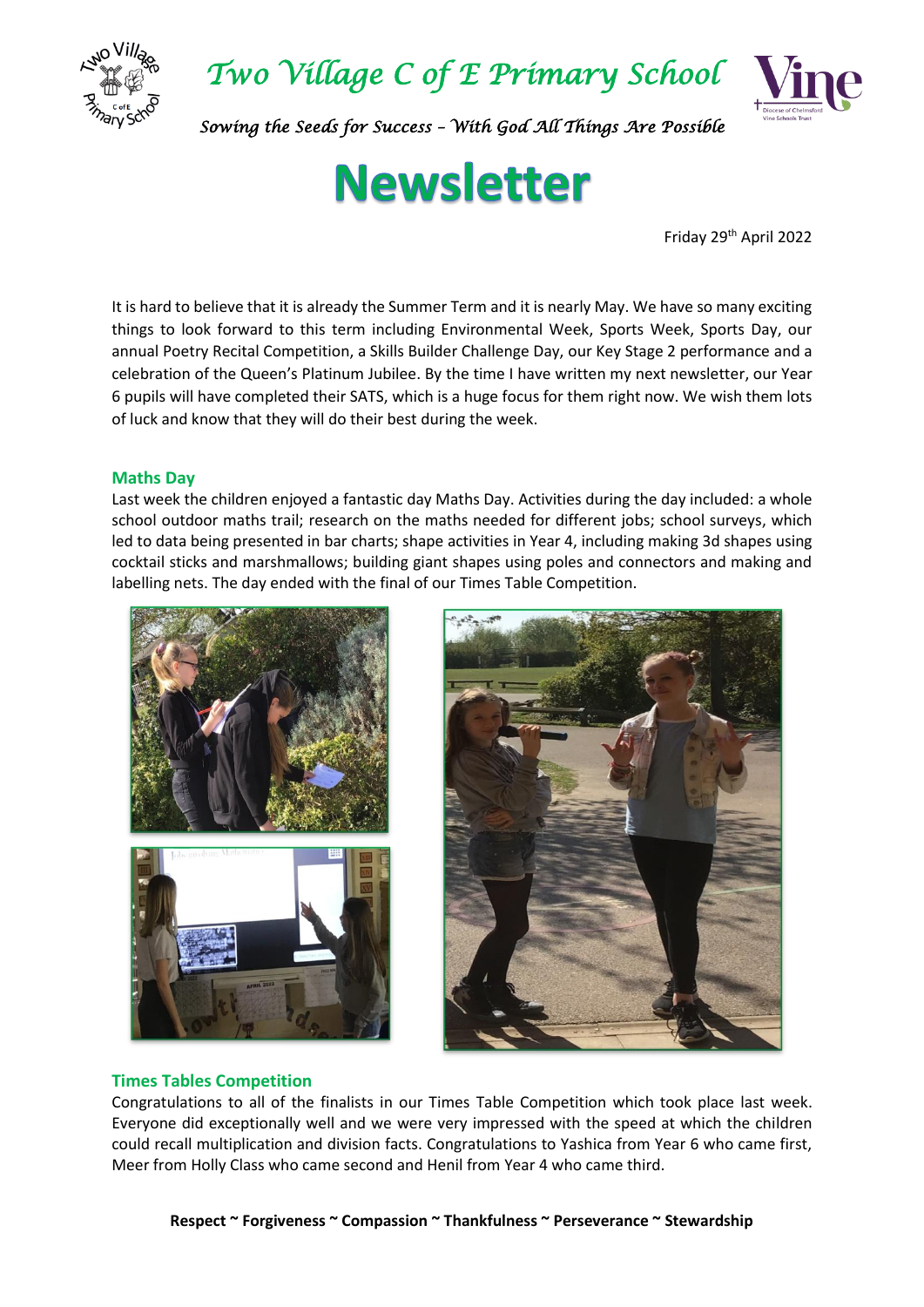



*Sowing the Seeds for Success – With God All Things Are Possible* 



## **Diversity Mark**

At Two Village we are committed to teaching our children about diversity, equality and inclusion. Last term, our Year 1 and 2 pupils studied other countries and explored the differences between children around the world. They discussed how good it is to be unique and explored the question 'Is it ok to be different?' Today, they took part in a parade to show that it is good to be different.

## **Skills Builder**

During the Summer Term, the children will be learning about problem solving and then creativity. To find out more about these skills, and others that we have learnt about this year, please visit the Skills Builder Homezone [https://www.skillsbuilder.org/homezone.](https://www.skillsbuilder.org/homezone)

## **Skills and Values Home Challenge**

Last term, we sent out our Skills and Values Home Challenge for children, parents/carers and other relatives to complete to show how the children are demonstrating our 8 essential skills and Christian values outside of school. Certificates were awarded last week and the challenge will start gain this term for anyone who wants to complete it. Forms will be available on the school website and emailed out again this term.

#### **Book Recommendations**

This term, we will be inviting children to recommend books that they have read so that other children in the school can enjoy them. If your child has read a book that they have really enjoyed recently, we would encourage them to write a short review and hand it in to Miss Herbert or the School Office. These will be collated and shared in school and on newsletters. Templates for reviews will be available in classrooms next week.

#### **Name Change**

The consultation period for a possible change to the name of the school has begun this week. Next week, I will be visiting classes to speak to the children about this and will also be holding two sessions for parents/carers to share information about the history of the school's current name and to explore the benefits of changing the name. The meetings will also provide an opportunity for parents/carers to ask any questions that they may have.

The sessions will be held virtually on **Thursday 5th May at 9.15 am** and on **Friday 6th May at 3.20 pm**. A meeting link will be sent out next week.

If you would like to attend either of these sessions, please contact the school office, by email, to confirm attendance so that we know how many people to expect.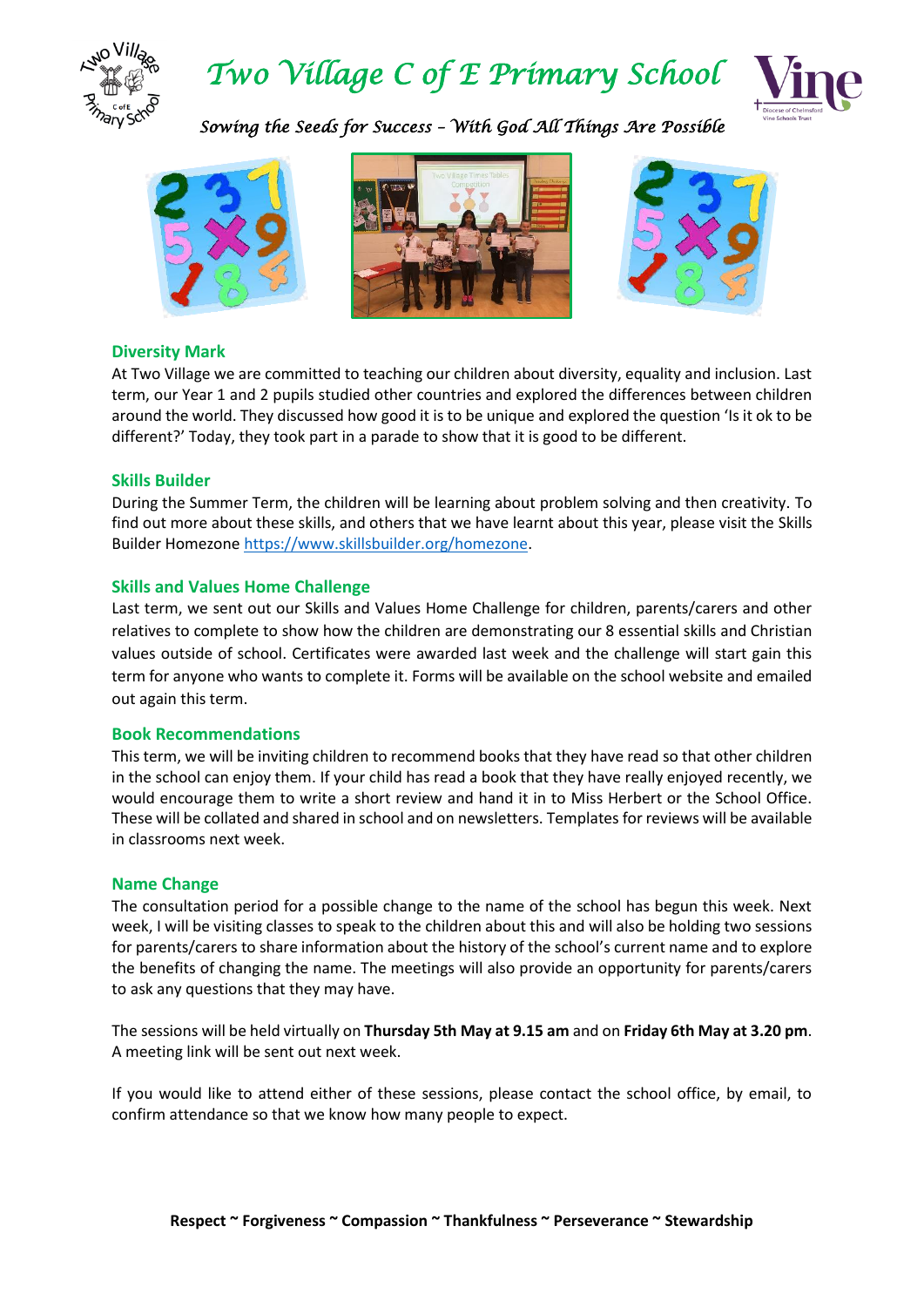



# *Sowing the Seeds for Success – With God All Things Are Possible*

Today, we have added a link one the school website to an online comments form for parents/carers and members of the local community to use to share their thoughts about changing the school's name. This can be found using the link below.

[https://forms.office.com/Pages/ResponsePage.aspx?id=A3gsKI9LvU-jhBaC30fjrZc7](https://forms.office.com/Pages/ResponsePage.aspx?id=A3gsKI9LvU-jhBaC30fjrZc7-mUSnVpJhCaNyTAWHNlUMU1TSTlJOUM4SUo4NjEzRzQwS1dKODg2Ry4u) [mUSnVpJhCaNyTAWHNlUMU1TSTlJOUM4SUo4NjEzRzQwS1dKODg2Ry4u](https://forms.office.com/Pages/ResponsePage.aspx?id=A3gsKI9LvU-jhBaC30fjrZc7-mUSnVpJhCaNyTAWHNlUMU1TSTlJOUM4SUo4NjEzRzQwS1dKODg2Ry4u)

#### **New Sports Kits**

We are in the process of ordering a new sports kit for our children to wear at sporting events. We would like to say a huge thank you to Ben from Tiny Rugby for making a generous contribution to the cost of the kit by sponsoring it. We will share pictures of these as soon as we have them in school.

## **Pond Help**

Now that we have a bit more normality in school, we would like to restart work on developing our Forest Garden. One of the things identified on the Eco Committee's action plan last year was the development of the pond in the garden, as well as some miniature ponds around the school grounds. In order to develop the large pond, we would really benefit from some help. If you would be able to help with developing the pond – either through expertise, man power or by providing/donating materials, we would love to hear from you. It would be fantatsic to finally get this completed and for the children to be able to use it next year, or even sooner! The Eco Committee will also be writing to local businesses to see if we can acquire any materials at a reduced cost or through donation. If you feel that you would be able to help in any way, please speak to me or contact the school office.

## **Lunch Club Resources Needed**

Miss Lungley, our Learning Mentor, runs Lunch Club every day and is finding that the children are starting to get a bit bored of playing the same range of games. If anyone has any old games (without missing parts/pieces) that they would like to donate, these would be gratefully received. Miss Lungley is also in the process of putting a list together of things that the children would really like. Incase anyone has any of the items that they no longer need/use or would like to donate something, we will be sharing the list with you soon

#### **Class Trips and Visits**

Class teachers are currently planning class tripsfor the Summer Term. Please look out for letters about these in the coming weeks. The children haven't been on any visits for some time so I am sure that these will be very exciting days out this term.

#### **Non Pupil Day**

Please note that after the May half term break, there will be a non pupil day on Monday 6<sup>th</sup> June.

#### **Parent/Carer Survey**

Thank you to everyone who completed the parent/carer survey last half term. We are very pleased that for all of the questions at least 94% of parents carers agreed or strongly agreed.

#### **Mrs Hazell**

We will be very sad to be saying goodbye to Mrs Hazell for a while as she leaves us next week to start her maternity leave. We will be excited to hear about her new baby when it arrives and are all sending her our love and luck at such an exciting time. We are pleased to say that we have found a teacher to cover Silver Birch Class for the Summer Term. Ms Coleman is an experienced teacher who is passionate about Early Years education. She is very excited to be joining us and we are looking forward to working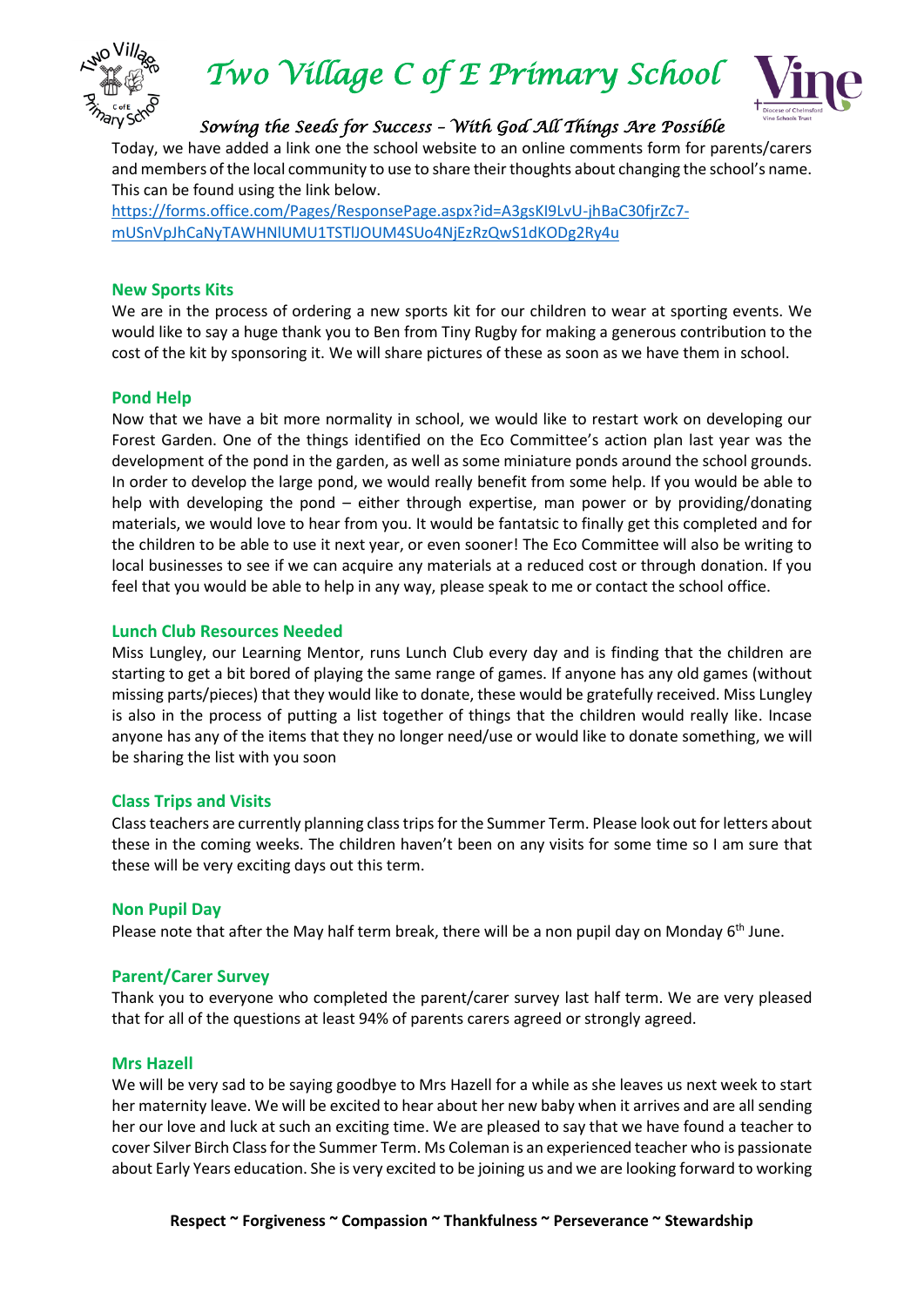

*Two Village C of E Primary School* 



# *Sowing the Seeds for Success – With God All Things Are Possible*

with her. Ms Coleman is hoping to be in school for a couple of days next week to ensure a smooth transition between teachers.

## **Attendance**

At Two Village we work hard to ensure that our attendance figure is in line with national expectations and aim to improve this by ensuring that parents/carers are aware of any concerns that we have about children's attendance.

Last week, we sent out letters about attendance, as we previously did before the Covid-19 pandemic. This is something that will happen termly, based on our review of attendance data. We understand that it may be worrying to receive a letter about your child's attendance but these are standard letters that are sent out to ensure that parents/carers are aware of any dips in their child's attendance. Our target for attendance is 96%. Therefore, if a pupil's attendance falls below this, we need to inform parents/carers to prevent this from getting any lower. If you have received our standard letter informing you of your child's attendance, this does not necessarily mean that you will be required to attend an attendance meeting or that you will be fined. These letters are intended to keep you informed if your child's attendance has fallen below the expected level. We completely understand that children become unwell and some miss a period of school days which impacts significantly upon their attendance. However, it is important that we do all that we can as a school to improve attendance.

Please could we also remind everyone that we are unable to authorise holidays during term time and any absences from school can only be authorised if there are exceptional circumstances.

## **Reading Challenge**

Please see the results of the Reading Challenge for this half term below.

Congratulations to Hazel Class for winning the Reading Challenge this week and coming second last week. Congratulations also to Maple Class for winning last week. It is great to see some different classes winning already this term.

|            | <b>Silver Birch</b> | Hollv | <b>Maple</b> | Willow | Hazei | Oak |
|------------|---------------------|-------|--------------|--------|-------|-----|
| WC 18/4/22 | 43%                 | 40%   | 81%          | 38%    | 80%   | 76% |
| WC 25/4/22 | 34%                 | 45%   | 50%          | 38%    | 81%   | 62% |

#### **Class Attendance Tracking**

|            | <b>Silver Birch</b> | Hollv | <b>Maple</b> | Willow | Hazel | Oak   |
|------------|---------------------|-------|--------------|--------|-------|-------|
| WC 18/4/22 | 98.2%               | 98.8% | 96.7%        | 98.8%  | 100%  | 94.7% |
| WC 25/4/22 | 94.9%               | 96.5% | 93.2%        | 95%    | 96.3% | 93%   |

Attendance has been very good over the last two weeks, with 100% attendance in Hazel Class last week. What a great start to the term!

Wennett

Mrs Natasha Bennett

Headteacher

**Diary Dates 2022**